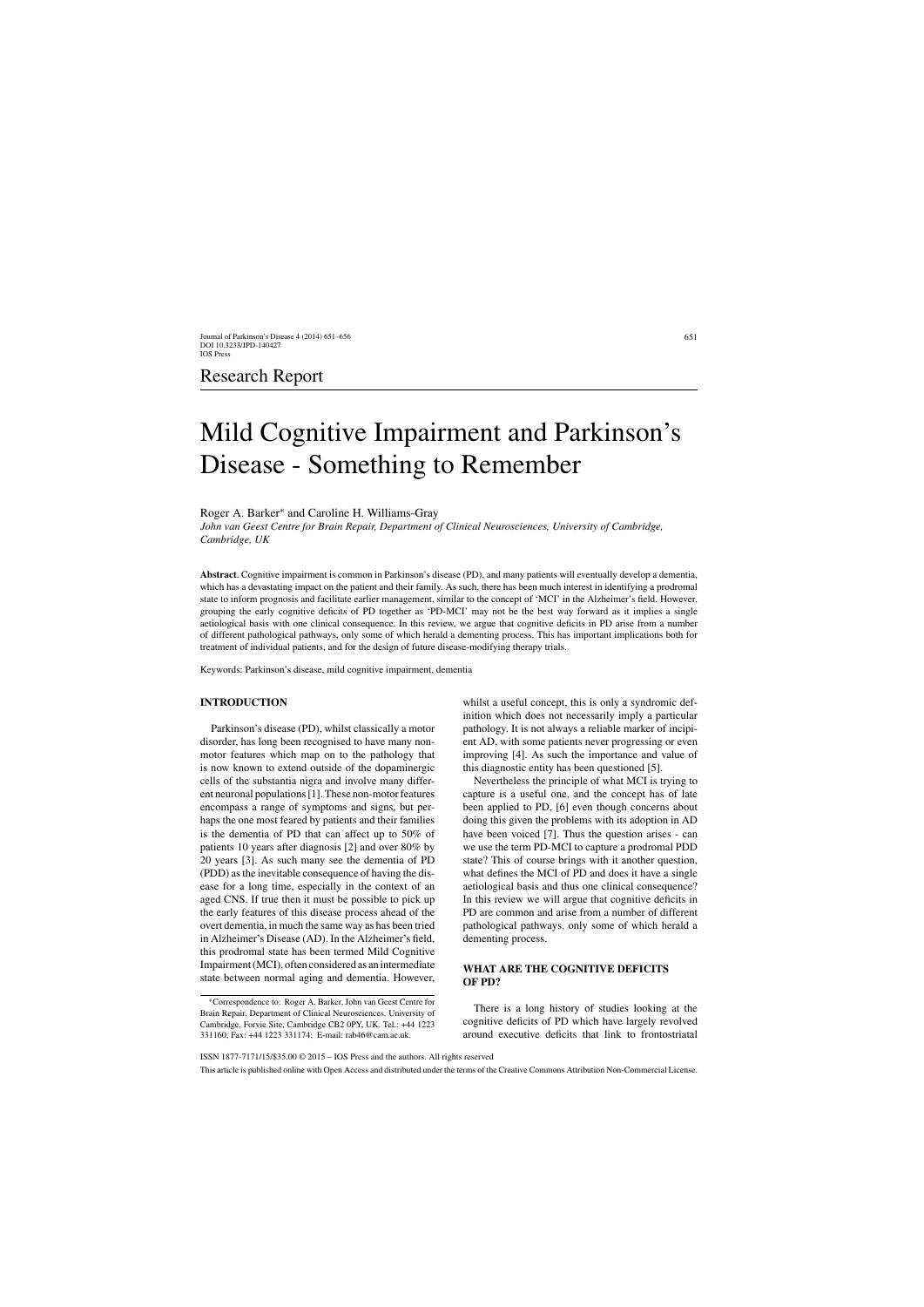pathways, given that the core pathology in PD targets the basal ganglia circuitry [8]. These deficits include problems with planning and working memorynamely the capacity to store information online to solve ongoing cognitive problems. These deficits have been shown to occur at different stages of disease and to respond positively or negatively to dopaminergic therapies, [9] which has made the literature in this area complicated. However, the basis of these deficits seems to lie in dysfunctional dopaminergic networks which vary as a function of disease stage, drug therapy and the genotypic makeup of the patient (see below).

Another common cognitive deficit in PD is memory impairment, including problems with free recall [10] and learning new information [11]. These deficits can be hard to disentangle as in some instances the problem may relate more to issues of attention and impairment of executive search and retrieval strategies than to memory impairment per se, [12] whilst in others the memory deficits may relate to concurrent Alzheimer's-type pathology, which may occur in up to 50% of patients with PD dementia [13].

Finally visuospatial deficits can occur, [14] and indeed can dominate the cognitive problems in patients with Dementia with Lewy bodies (DLB) and PDD. These deficits are measurable in tasks involving copying complex figures and visual orientation and are likely to contribute to the occurrence of visual hallucinations and misrepresentations [15]. These problems probably reflect cortical Lewy body pathology and cholinergic deficits [16] but may also be exacerbated by drug therapies and other problems such as infections and metabolic disturbances.

Thus patients with PD may present with no cognitive deficits, deficits in a single cognitive domain or deficits in multiple cognitive domains. This nomenclature of single versus multi-domain MCI has been adopted by many to help describe the cognitive problem being reported [6, 17]. However we would posit that the domain affected may be more informative in terms of predicting progression than the number of domains affected.

## **WHAT CAN CAUSE THE COGNITIVE DEFICITS IN PD?**

Patients with PD may do badly on tests of cognition for the following reasons:

• the intrinsic pathology of Parkinson's disease – namely the Lewy body pathology and cholinergic deficits;

- non PD pathology such as coexistent AD;
- drug therapies being taken for their PD and/or other conditions;
- depression or a major affective disorder;
- an acute confusional state secondary to another cause such as infection or metabolic disturbance;
- fatigue and somnolence making it hard for them to engage with cognitive tasks;
- low baseline cognitive function due to low educational attainment.

The recently proposed MDS PD-MCI criteria [6] attempt to exclude poor cognitive performance due to co-morbid conditions or severe affective or psychiatric disturbance, but nonetheless it is clear that cognitive deficits in PD often have a complex multifactorial basis. In addition it is debatable what actually constitutes a cognitive deficit- Is it when the patient performs, 1 or 1.5 or 2 standard deviations below their age/sex matched controls? Is it when they have a cognitive impairment that begins to impact on their function and activities of daily living?

Therefore it is not straightforward to say whether a patient actually has a cognitive deficit nor what this is due to. Longitudinal studies are crucial in terms of better describing these deficits and their significance for long-term prognosis. However, historically such studies have failed to give a consistent picture, implicating a number of different neuropsychological deficits as predictors of dementia in PD, including executive deficits, [18–20] poor verbal fluency, [20, 21] visuospatial dysfunction, [20] and language and memory deficits [19, 22]. This inconsistency is likely to relate to important methodological differences between these studies including the nature of the cohorts (hospital versus community-based), disease stage of patients included, and the choice of neuropsychological assessments. In our own CamPaIGN study, we attempted to overcome some of these problems with previous studies, by describing the evolution of cognitive problems from the time of diagnosis in a community-based cohort which was generalizable to the PD population as a whole.

Our original CamPaIGN study set about collecting all incident cases of PD over a 2 year period (December 2000–2002) in the county of Cambridgeshire in the UK using UKPDS Brain Bank criteria for diagnosis [23]. The cohort was a population-representative sample collected from the community and then followed up over time, with ongoing assessments until the present day. The patients could not have a dementia on entering the study (otherwise they would have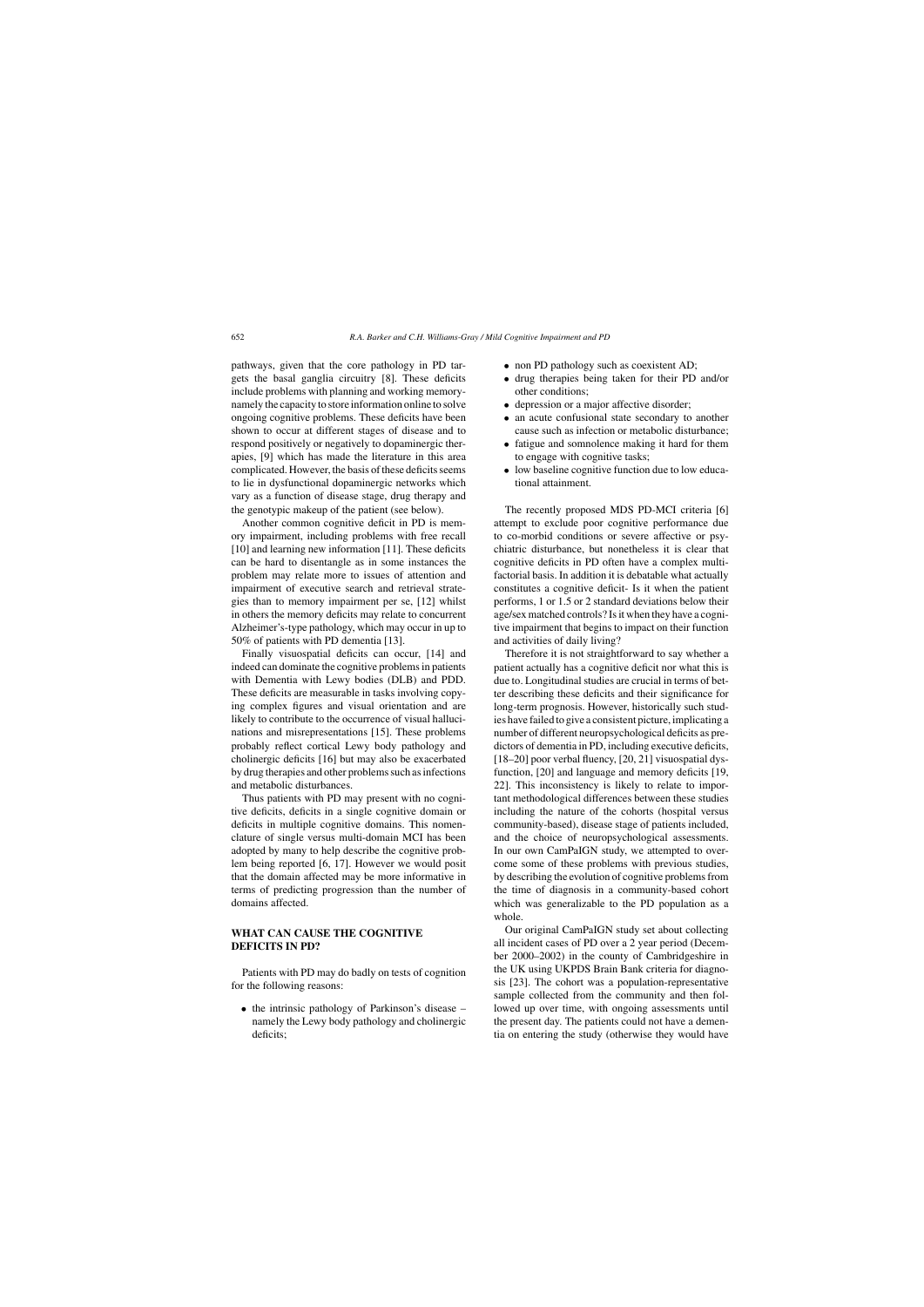been defined as having DLB). They were examined with a detailed neuropsychological battery as well as a range of other standardised motor, affective and functional assessments. These assessments have been done every 2 years and the natural history of disease plotted, including conversion to dementia. In addition genotyping studies have been done on these patients to try and identify genetic factors that link to their cognitive course [2]. Using this approach we have described 2 cognitive syndromes in PD (see Fig. 1): [24]

- (i) A frontostriatal executive syndrome that relates to changes in the dopaminergic networks and which varies as a function of disease stage, dopaminergic medication and COMT genotype. The deficits so identified can best be modelled using an inverted U-shaped relationship in which working memory or similar cognitive function has an optimal dopamine level. Too much or too little causes impairments in task performance. As such these deficits have a complex relationship to PD, but a simple one to PDD in that they are not predictive or associated with its development.
- (ii) In contrast, the second type of cognitive syndrome does evolve into dementia, and is characterised in its early stages by visuospatial deficits (such as difficulty copying the interlocking pentagons found in the MMSE) as well as temporal lobe-based deficits (such as poor semantic, but not phonemic, fluency). These patients tend to be older at presentation and are more likely to possess the MAPT (tau) H1/H1 genotype and/or a heterozygote GBA mutation [25]. The underlying aetiology of this syndrome is likely to involve Lewy body pathology in posterior cortical regions, as well as cholinergic deficits in these areas [26].

Although as yet, not all aspects of this work have been fully replicated, there is nonetheless an emerging consensus from clinical [27, 28] and genetic studies [29] that the basic principles are true. Furthermore, studies using a range of imaging modalities including structural MRI [30], SPECT [31] and FDG-PET [32] to investigate PD patients with cognitive impairment support the hypothesis that pathological changes in posterior cortical regions are associated with progression to dementia in PD.

The existence of these two distinct syndromes may help us better understand the heterogeneity of cognitive deficits in PD and their prognostic relevance. However whilst helpful, this is not the whole story as some cognitive aspects of PD have alternate aetiologies

such as problems with impulsivity and compulsivity which involve noradrenergic [33] and serotoninergic dysfunction [34] as well as dopaminergic dysfunction. In addition the amnesic deficits are hard to tie down in terms of specific network problems, and are unlikely to be due solely to AD pathology, although this may account for memory deficits in some PD patients, [13] particularly given that the average age of PD diagnosis is around 70 years in populationbased cohorts [2]. In keeping with this, a decrease in amyloid-beta 1-42 in CSF, which is well demonstrated in Alzheimer's disease, has also been shown to predict more rapid cognitive decline in PD [35, 36]. Nevertheless the important point is that the MCI covers a range of deficits, with a variety of aetiologies and varying prognostic significance, and this in turn has important therapeutic implications.

# **HOW CAN WE TREAT THE COGNITIVE DEFICITS OF PD?**

The above discussion enables one to predict how to approach the treatment of the cognitive deficits of PD, although therapeutic options at present are very limited. Typical strategies may include:

- manipulation of the dopaminergic agents being used for the motor aspects of the disorder, which may be contributing to executive dysfunction, and exacerbating hallucinations in the later stages of the disease;
- the use of cholinergic agents to boost the failing cholinergic system which is likely to be contributing to the 'posterior cortical' dementing syndrome;
- the treatment of any other disease feature that could be contributing to poor cognitive performance such as fatigue, somnolence or depression.

In all patients with cognitive impairment, a standard approach involves first looking at the drugs and or any other co-existent illnesses that may be driving it – e.g. a urinary tract infection or metabolic disturbance. In many cases the dopaminergic drugs are contributory: in the case of executive deficits they may be contributing to a hyperdopaminergic state which is detrimental to executive performance, [37] whilst in the more posterior cortical presentation of incipient PD dementia they may be aggravating the visual hallucinations and behavioural problems through stimulation of the dopaminergic network at this site. In view of this, dopaminergic drugs are often manipulated,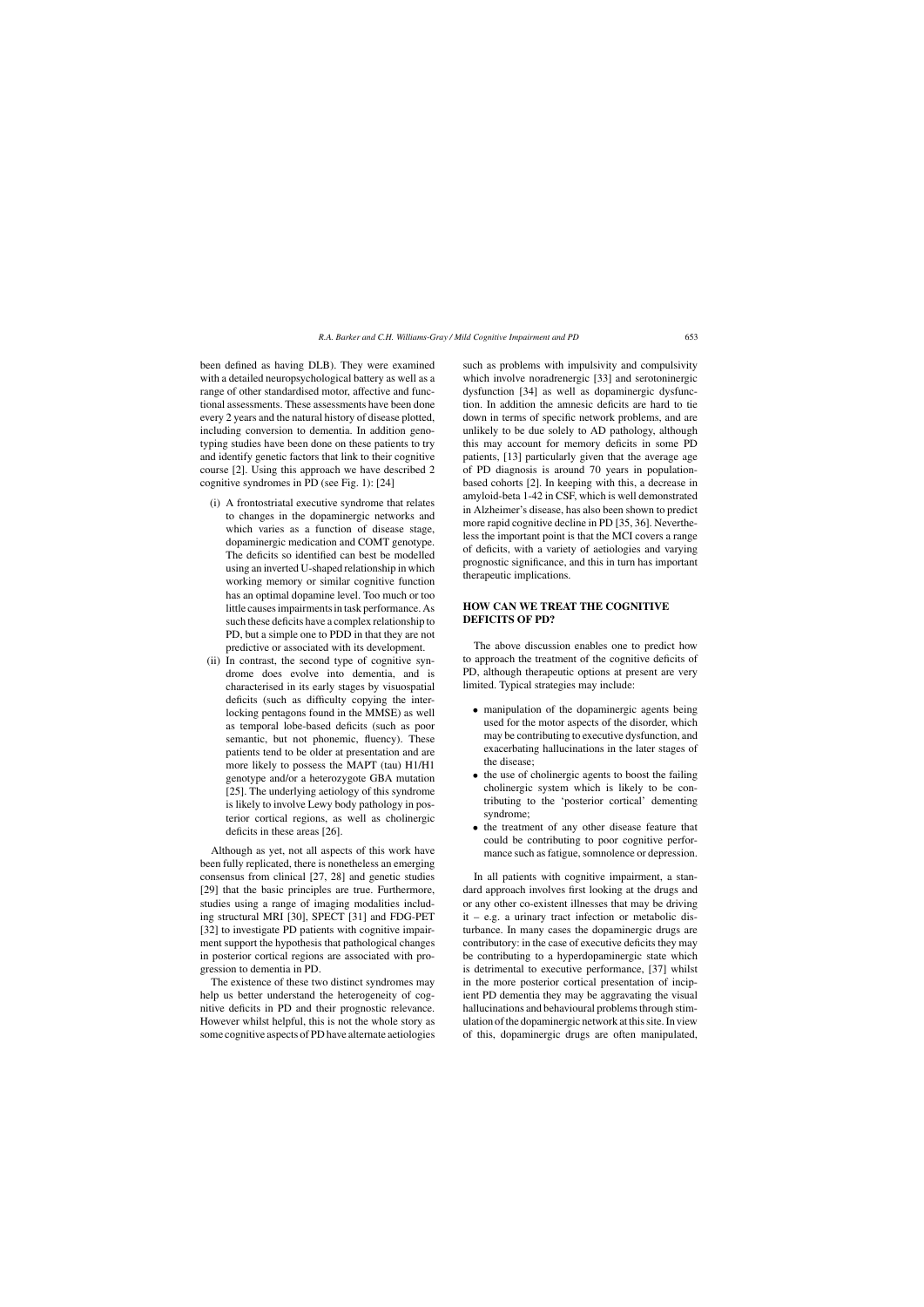

Fig. 1. Schematic representation of 2 distinct cognitive syndromes in early PD, which differ in terms of their underlying aetiological basis, and prognosis. (Adapted from Williams-Gray et al., [24]).

removing dopamine agonists and reducing the dose of L-dopa, although with this comes a worsening of their motor state. As such other agents are needed such as cholinesterase inhibitors for patients with incipient or early PDD [38]. Memantine, an NMDA receptor antagonist, has also shown some early promise in small randomised controlled trials in PDD [39]. In the case of the patients with more prominent executive deficits, there has been interest in agents that may have an alerting capacity such as modafanil, [40] as well as drugs targeting the noradrenergic system such as atomoxetine [33]. Another therapeutic strategy which is gaining an evidence base for early cognitive deficits in PD is cognitive training, [41, 42] although it remains to be seen whether demonstrated improvements on neuropsychological tests translate into real-world improvements in cognitive function.

Finally the significance of these cognitive syndromes is not restricted to their symptomatic treatment but may also facilitate more successful diseasemodifying therapy trials. For example, our work indicates that newly-diagnosed PD patients with the H1/H1 MAPT genotype who are unable to accurately copy interlocking pentagons and cannot generate a list of at least 20 animals in 90 seconds in a semantic fluency task are at much higher risk of developing

dementia within the next 5 years (PPV 58%) than patients exhibiting none of these risk factors (PPV 0%) [2]. If you therefore enriched for individuals within the former group and gave them a disease-modifying therapy, one would have a very good chance of seeing a significant effect over 5 years of follow-up using dementia as the primary end-point. In reality, most studies recruit individuals in the latter group with no demonstrable cognitive impairment at baseline, and in this group, there is no chance of seeing any effect of treatment on dementia incidence, and measuring disease progression using standard motor measures is almost impossible given the confounding effects of symptomatic therapy. Thus better understanding early cognitive deficits of PD and their significance may have an important impact on the future of disease-modifying therapy trials.

#### **CONCLUSION**

In this review, we have highlighted the fact that cognitive impairments in PD are common, but these cognitive deficits represent a range of pathologies and each carries a different significance for patients, as well as therapeutically. Thus encompassing all these deficits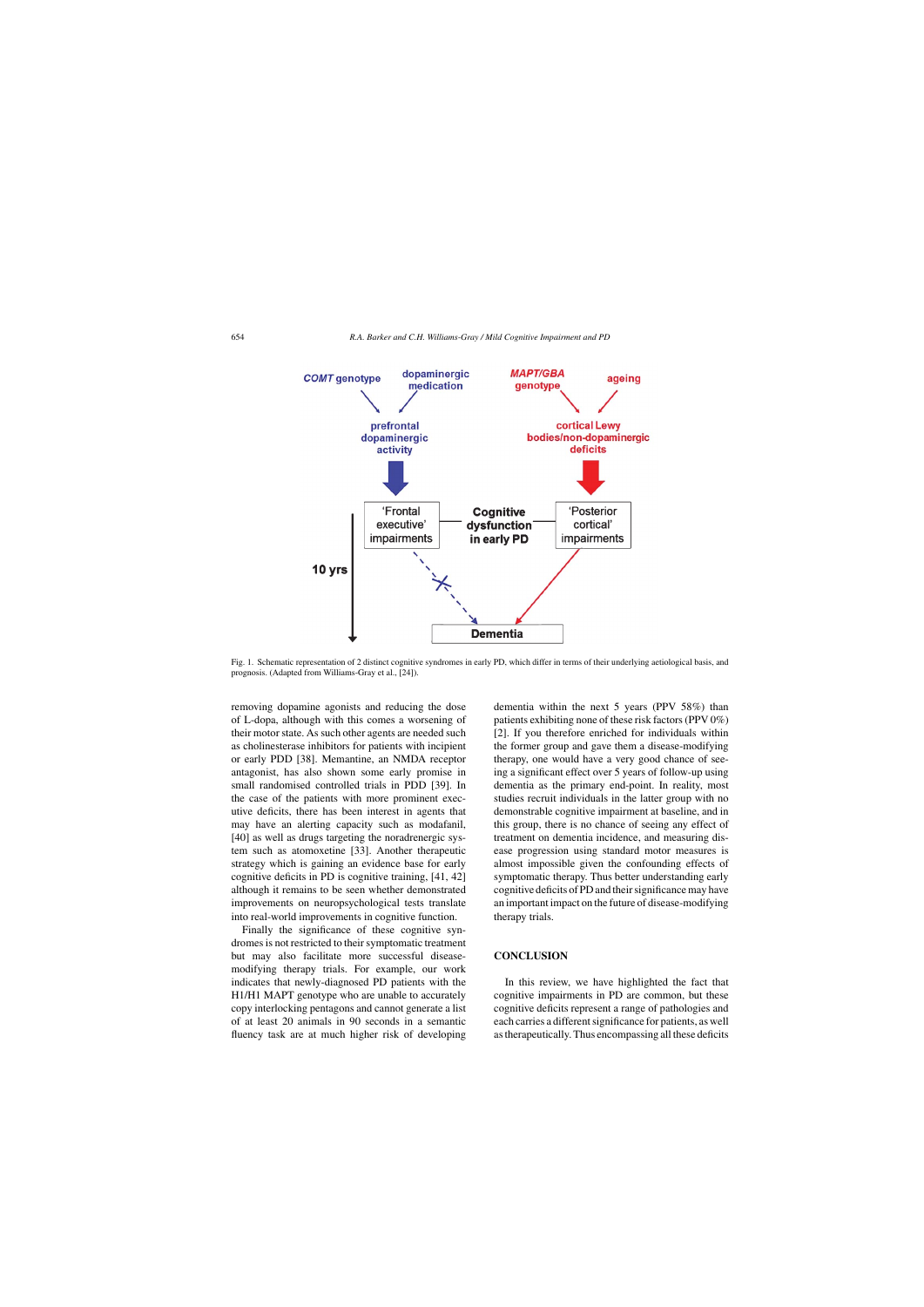under a single 'PD-MCI' syndrome may not be appropriate. It is now critical for the field to better define the causes of the different types of cognitive deficits in PD, and how they relate to each other and to the development of dementia. By so doing, we will avoid some of the problems that have dogged the field of MCI in AD, as well as enabling more productive trials of disease modifying therapies that could ultimately slow down the development of the most feared complication of PD, namely the dementia associated with it.

#### **ACKNOWLEDGMENTS**

We would like to thank all those that have funded our work over the years including the Wellcome Trust, MRC, Patrick Berthoud Trust, Parkinson's UK, the Van Geest Foundation and the NIHR award of a Biomedical Research Centre to the University of Cambridge and Addenbrooke's NHS trust. We would also like to thank all the patients who have so willingly signed up to be involved with our research.

## **CONFLICT OF INTEREST**

We have no conflict of interest to report.

#### **REFERENCES**

- [1] Braak H, Del Tredici K, Bratzke H, Hamm-Clement J, Sandmann-Keil D, & Rub U (2002) Staging of the intracerebral inclusion body pathology associated with idiopathic Parkinson's disease (preclinical and clinical stages). *J Neurol*, **249**(Suppl 3), III/1-5.
- [2] Williams-Gray CH, Mason SL, Evans JR, Foltynie T, Brayne C, Robbins TW, & Barker RA (2013) The CamPaIGN study of Parkinson's disease: 10-year outlook in an incident population-based cohort. *J Neurol Neurosurg Psychiatry*, **84**, 1258-1264.
- [3] Hely MA, Reid WG, Adena MA, Halliday GM, & Morris JG (2008) The Sydney multicenter study of Parkinson's disease: The inevitability of dementia at 20 years. *Mov Disord*, **23**, 837-844.
- [4] Ritchie K, Artero S, & Touchon J (2001) Classification criteria for mild cognitive impairment: A population-based validation study. *Neurology*, **56**, 37-42.
- [5] Gauthier S, & Touchon J (2005) Mild cognitive impairment is not a clinical entity and should not be treated. *Arch Neurol*, **62**, 1164-1166; discussion 1167.
- [6] Litvan I, Goldman JG, Troster AI, Schmand BA, Weintraub D, Petersen RC, Mollenhauer B, Adler CH, Marder K, Williams-Gray CH, Aarsland D, Kulisevsky J, Rodriguez-Oroz MC, Burn DJ, Barker RA, & Emre M (2012) Diagnostic criteria for mild cognitive impairment in Parkinson's disease: Movement Disorder Society Task Force guidelines. *Mov Disord*, **27**, 349- 356.
- [7] Burn DJ, & Barker RA (2013) Mild cognitive impairment in Parkinson's disease: Millstone or milestone? *Pract Neurol*, **13**, 68-69.
- [8] Owen AM (2004) Cognitive dysfunction in Parkinson's disease: The role of frontostriatal circuitry. *Neuroscientist*, **10**, 525-537.
- [9] Cools R (2006) Dopaminergic modulation of cognitive function-implications for L-DOPA treatment in Parkinson's disease. *Neurosci Biobehav Rev*, **30**, 1-23.
- [10] Pillon B, Deweer B, Agid Y, & Dubois B (1993) Explicit memory in Alzheimer's, Huntington's, and Parkinson's diseases. *Arch Neurol*, **50**, 374-379.
- [11] Chiaravalloti ND, Ibarretxe-Bilbao N, Deluca J, Rusu O, Pena J, Garcia-Gorostiaga I, Ojeda N (2014) The source of the memory impairment in Parkinson's disease: Acquisition versus retrieval. *Mov Disord*, **29**, 765-771.
- [12] Pillon B, Boller F, Levy R, & Dubois B (2001) Cognitive deficits and dementia in Parkinson's disease In Handbook of neuropsychology, Boller F, Cappa S, eds. Elsevier, Amsterdam, pp. 311-371.
- [13] Irwin DJ, Lee VM, & Trojanowski JQ (2013) Parkinson's disease dementia: Convergence of alpha-synuclein, tau and amyloid-beta pathologies. *Nat Rev Neurosci*, **14**, 626-636.
- [14] Levin BE, Llabre MM, Reisman S, Weiner WJ, Sanchez-Ramos J, Singer C, & Brown MC (1991) Visuospatial impairment in Parkinson's disease. *Neurology*, **41**, 365-369.
- [15] Fenelon G, Mahieux F, Huon R, & Ziegler M (2000) Hallucinations in Parkinson's disease. Prevalence, phenomenology and risk factors. *Brain*, **123**, 733-745.
- [16] Williams-Gray CH, Foltynie T, Lewis SJ, & Barker RA (2006) Cognitive deficits and psychosis in Parkinson's disease: A review of pathophysiology and therapeutic options. *CNS Drugs*, **20**, 477-505.
- [17] Aarsland D, Bronnick K, Williams-Gray C, Weintraub D, Marder K, Kulisevsky J, Burn D, Barone P, Pagonabarraga J, Allcock L, Santangelo G, Foltynie T, Janvin C, Larsen JP, Barker RA, & Emre M (2010) Mild cognitive impairment in Parkinson disease: A multicenter pooled analysis. *Neurology*, **75**, 1062-1069.
- [18] Janvin CC, Aarsland D, & Larsen JP (2005) Cognitive predictors of dementia in Parkinson's disease: A community-based, 4-year longitudinal study. *J Geriatr Psychiatry Neurol*, **18**, 149-154.
- [19] Levy G, Jacobs DM, Tang MX, Cote LJ, Louis ED, Alfaro B, Mejia H, Stern Y, & Marder K (2002) Memory and executive function impairment predict dementia in Parkinson's disease. *Mov Disord*, **17**, 1221-1226.
- [20] Mahieux F, Fenelon G, Flahault A, Manifacier MJ, Michelet D, & Boller F (1998) Neuropsychological prediction of dementia in Parkinson's disease. *J Neurol Neurosurg Psychiatry*, **64**, 178-183.
- [21] Jacobs DM, Marder K, Cote LJ, Sano M, Stern Y, & Mayeux R (1995) Neuropsychological characteristics of preclinical dementia in Parkinson's disease. *Neurology*, **45**, 1691-1696.
- [22] Hobson P, & Meara J (2004) Risk and incidence of dementia in a cohort of older subjects with Parkinson's disease in the United Kingdom. *Mov Disord*, **19**, 1043-1049.
- [23] Foltynie T, Brayne CE, Robbins TW, & Barker RA (2004) The cognitive ability of an incident cohort of Parkinson's patients in the UK. The CamPaIGN study. *Brain*, **127**, 550-560.
- [24] Williams-Gray CH, Evans JR, Goris A, Foltynie T, Ban M, Robbins TW, Brayne C, Kolachana BS, Weinberger DR, Sawcer SJ, & Barker RA (2009) The distinct cognitive syndromes of Parkinson's disease: 5 year follow-up of the CamPaIGN cohort. *Brain*, **132**, 2958-2969.
- [25] Winder-Rhodes SE, Evans JR, Ban M, Mason SL, Williams-Gray CH, Foltynie T, Duran R, Mencacci NE, Sawcer SJ, & Barker RA (2013) Glucocerebrosidase mutations influence